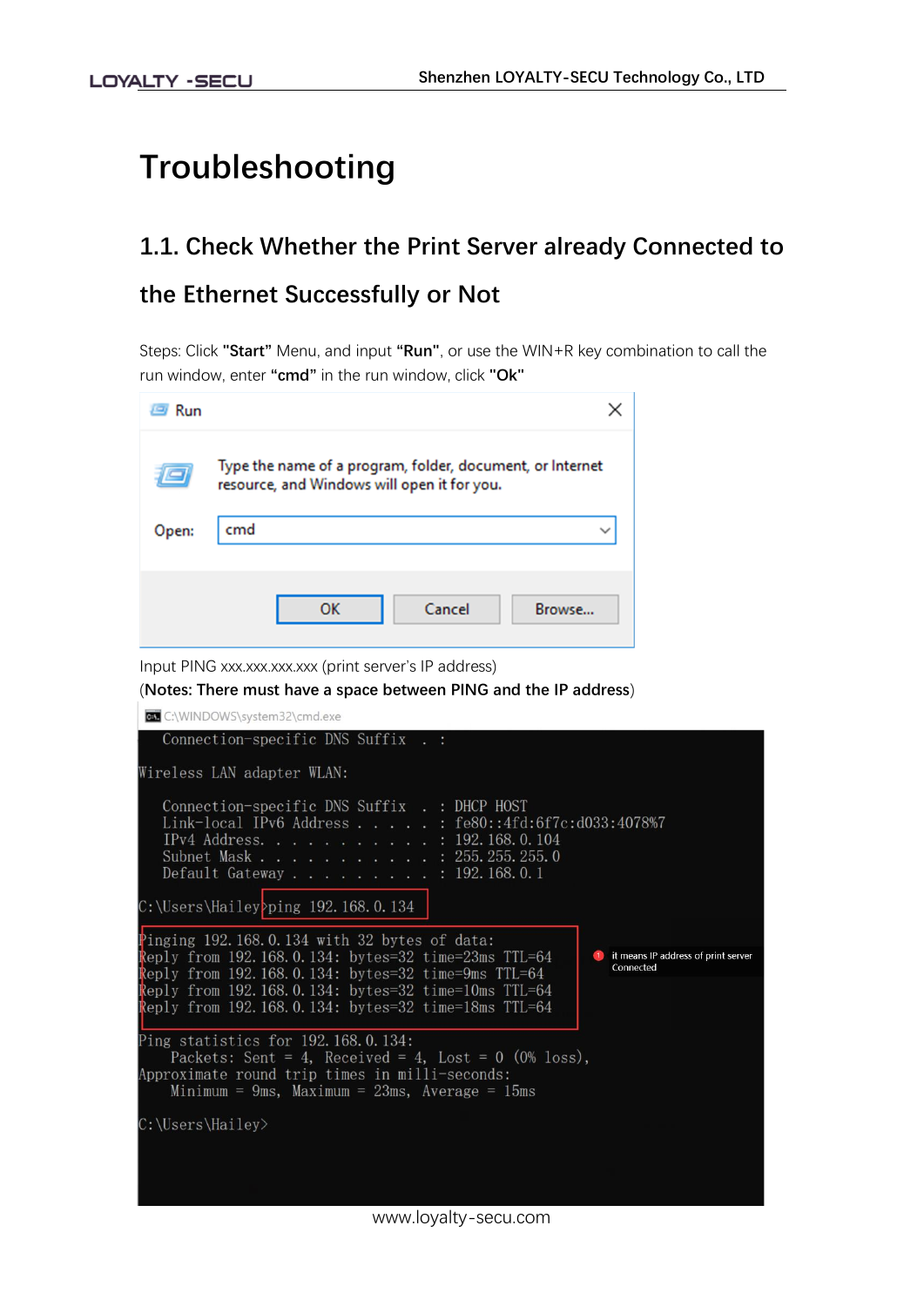# **1.2. Check Whether Your USB Printer support RAW Protocol or Not**

Confirm the printer's default data format" RAW**"** via **"Printer Properties"**

| Settings                           |                                                                                                                                                      | $\Box$<br>$\times$                                             |
|------------------------------------|------------------------------------------------------------------------------------------------------------------------------------------------------|----------------------------------------------------------------|
| Brother DCP-1510 series<br>⋒       |                                                                                                                                                      |                                                                |
| Manage your device                 | Brother DCP-1510 series Properties                                                                                                                   | $\times$<br>$\times$<br>Configure Standard TCP/IP Port Monitor |
| Default, Error<br>Printer status:  | Color Management<br><b>Device Settings</b><br>Security<br>Ports<br>Sharing<br>Advanced<br>General<br>э.                                              | Port Settings                                                  |
| Open print queue<br>Set as default | 5ø<br>Brother DCP-1510 series                                                                                                                        | 192.168.0.105<br>Port Name:                                    |
| Print a test page                  |                                                                                                                                                      | 192.168.0.105<br>Printer Name or IP Address:<br>Protocol       |
| Run the troubleshooter             | Print to the following port(s). Documents will print to the first free<br>checked port.                                                              | G Raw<br>CLPR                                                  |
| <b>Printer properties</b>          | Port<br>Description<br>Printer<br>$\overline{\phantom{a}}$<br>Brother DCP-1510 series<br>192.16 Standard TCP/IP Port<br>192.16. Standard TCP/IP Port | <b>Raw Settings</b><br>9100<br>Port Number:                    |
| <b>Printing preferences</b>        | 192.16 Standard TCP/IP Port<br>PORTP Local Port<br>Microsoft XPS Document Wri                                                                        | <b>LPR Settings</b>                                            |
| <b>Hardware properties</b>         | $\Box$ nul:<br>发送至 OneNote 2010, OneN<br><b>Local Port</b><br>Micros App Monitor<br>OneNote for Windows 10                                           | Queue Name:                                                    |
| 的<br><b>Get help</b>               | Deskto Adobe PDF<br>Docum Adobe PDF<br>Adobe PDF<br>8                                                                                                | E LPR Byte Counting Enabled                                    |
|                                    | Configure Port<br>Add Port<br><b>Delete Port</b>                                                                                                     | SNMP Status Enabled<br>public<br>Community Name:               |
|                                    | Enable bidirectional support                                                                                                                         | SNMP Device Index:                                             |
|                                    | Enable printer pooling                                                                                                                               |                                                                |
|                                    | OK<br>Cancel<br>Apply                                                                                                                                | OK<br>Cancel                                                   |

If the USB printer default data format is "**IMF**", please change it into "**RAW**" data format as below image shows:

| Fo HP LaserJet 1020 Properties                | ×<br><b>Advanced Page</b>                                                                                                                                                                           |  |
|-----------------------------------------------|-----------------------------------------------------------------------------------------------------------------------------------------------------------------------------------------------------|--|
| General Sharing Ports                         | Advanced<br>配置<br>Color Management Security                                                                                                                                                         |  |
| Always available<br>$\bigcirc$ Available from | ×<br><b>Print Processor</b>                                                                                                                                                                         |  |
| Priority:<br>1                                | Selecting a different print processor may result in different options being<br>available for default data types. If your service does not specify a data type, the<br>selection below will be used. |  |
| $HP$ La<br>Driver:                            | Default data type:<br>Print processor:                                                                                                                                                              |  |
| Spool print docur                             | Change data<br>3<br>RAW<br>HP1020PrintProc<br>IMF<br>winprint<br>type:RAW                                                                                                                           |  |
| $\bigcirc$ Start printing                     |                                                                                                                                                                                                     |  |
| ◎ Start printing                              |                                                                                                                                                                                                     |  |
| Print directly to th                          |                                                                                                                                                                                                     |  |
| Hold mismatched                               |                                                                                                                                                                                                     |  |
| $\sqrt{}$ Print spooled dod                   | Cancel<br><b>OK</b>                                                                                                                                                                                 |  |
| $\Box$ Keep printed doct                      |                                                                                                                                                                                                     |  |
| $\vee$ Enable advanced printing features      | Click this button<br>$\mathbf{2}^{\prime}$                                                                                                                                                          |  |
| Printing Defaults                             | Print Processor<br>Separator Page                                                                                                                                                                   |  |
|                                               | OK<br>Cancel<br>Help<br>Apply                                                                                                                                                                       |  |

www.loyalty-secu.com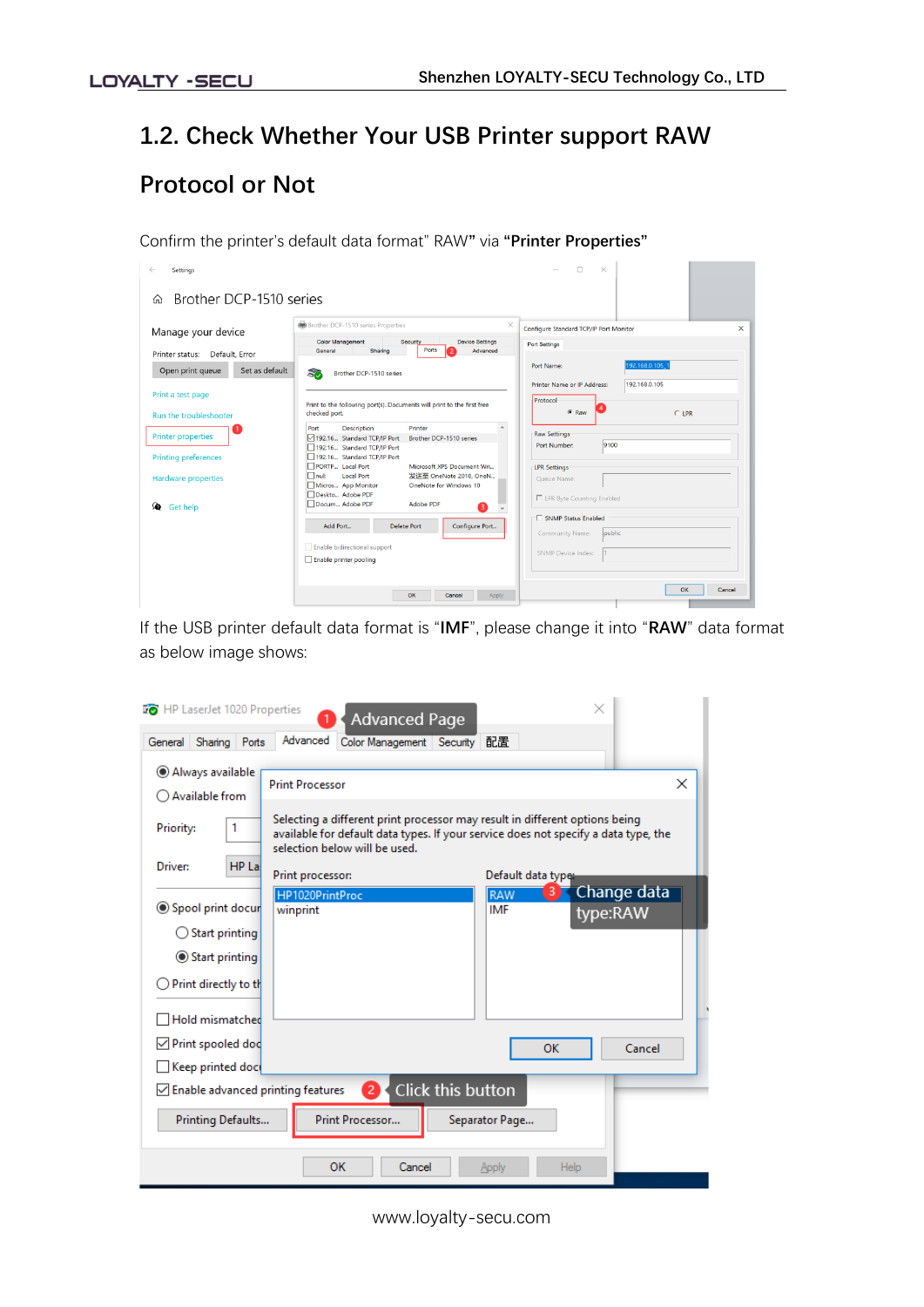### **1.3. Check the Print Issue of Document Pending**

Right Click the target Printer, choose **"See what's printing"**, Click the **"Printer"**, Check whether disabled the **"Use Printer Offline"** option as shown as below:

| <b>Fre</b> Devices and Printers            |                                                                                             |                                                              | -                       | ÷ |                                                            |        |                                   |       |      |           |          |
|--------------------------------------------|---------------------------------------------------------------------------------------------|--------------------------------------------------------------|-------------------------|---|------------------------------------------------------------|--------|-----------------------------------|-------|------|-----------|----------|
| $\leftarrow$ $\rightarrow$<br>$\checkmark$ | 个 Fix << Hardware and Sound > Devices and Printers                                          | $\sim$ 0                                                     | Search Devices and P P  |   |                                                            |        |                                   |       |      |           |          |
| Add a device                               | Add a printer<br>See what's printing                                                        | Print server properties >>>                                  | $\blacksquare$          | Q |                                                            |        |                                   |       |      |           |          |
| $\vee$ Printers (5)                        |                                                                                             |                                                              |                         |   |                                                            |        |                                   |       |      |           |          |
| S<br>$\bullet$                             | See what's printing<br>Set as default printer<br>Printing preferences<br>Printer properties |                                                              |                         | m | Brother HL-L2340D Printer Offline<br>Printer Document View |        |                                   |       |      | □         | $\times$ |
| <b>Brother</b><br>HL-L2340D series         | Create shortcut                                                                             | <b>Microsoft XPS</b><br>fint<br><b>Document Writer</b>       | Send To<br>OneNote 2016 |   | Connect<br>$\checkmark$ Set As Default Printer             | Status | Owner                             | Pages | Size | Submitted |          |
| Printer<br>$\vee$ Unspecified (2)          | Remove device<br>Troubleshoot                                                               |                                                              |                         |   | Printing Preferences                                       |        |                                   |       |      |           |          |
|                                            | Properties                                                                                  |                                                              |                         |   | Sharing                                                    |        |                                   |       |      |           |          |
|                                            | Brother HL-L2340D series Printer<br>State:                                                  | <b>O</b> L                                                   |                         |   | <b>Use Printer Offline</b><br>2                            |        | Disable the "Use Printer Offline" |       |      |           |          |
|                                            | Model:                                                                                      | <b>Brother Laser Type1 Class Driver</b><br>Category: Printer |                         |   | Properties<br>589 x 220                                    |        |                                   |       |      |           |          |

**Note:** If there are showing some documents are in queue, please delete all of them.

| Printer<br>Document<br>View                                   |          |       |       |      |
|---------------------------------------------------------------|----------|-------|-------|------|
| Document Name                                                 | Status   | Owner | Pages | Size |
| Microsoft Word - Document I Have No Super Feelings About.docx | Spooling | wjgle |       | 9.28 |
| Microsoft Word - Super Stupid Document.docx                   | Spooling | wjgle |       | 9.24 |
| Microsoft Word - Super Important Document.docx                | Spooling | wjgle |       | 9.24 |
| $\epsilon$                                                    |          |       |       |      |
|                                                               |          |       |       |      |
| 3 document(s) in queue                                        |          |       |       |      |

### **1.4. Not Suggest Obtaining an IP Address via DHCP**

It is easy to forget the IP address and may assign a different IP address for the print server, if we use DHCP to obtain an IP address for print server.

### **1.5. Check Whether the Print Server Config Tool Can**

#### **Recognize Print Server via Windows OS**

After connected to the computer, the print server will automatically power on and start. The entire startup process takes about 20 seconds, then the print server config tool will display USB sign in the lower left corner, indicating that the config tool has been identified the print server as shown as below: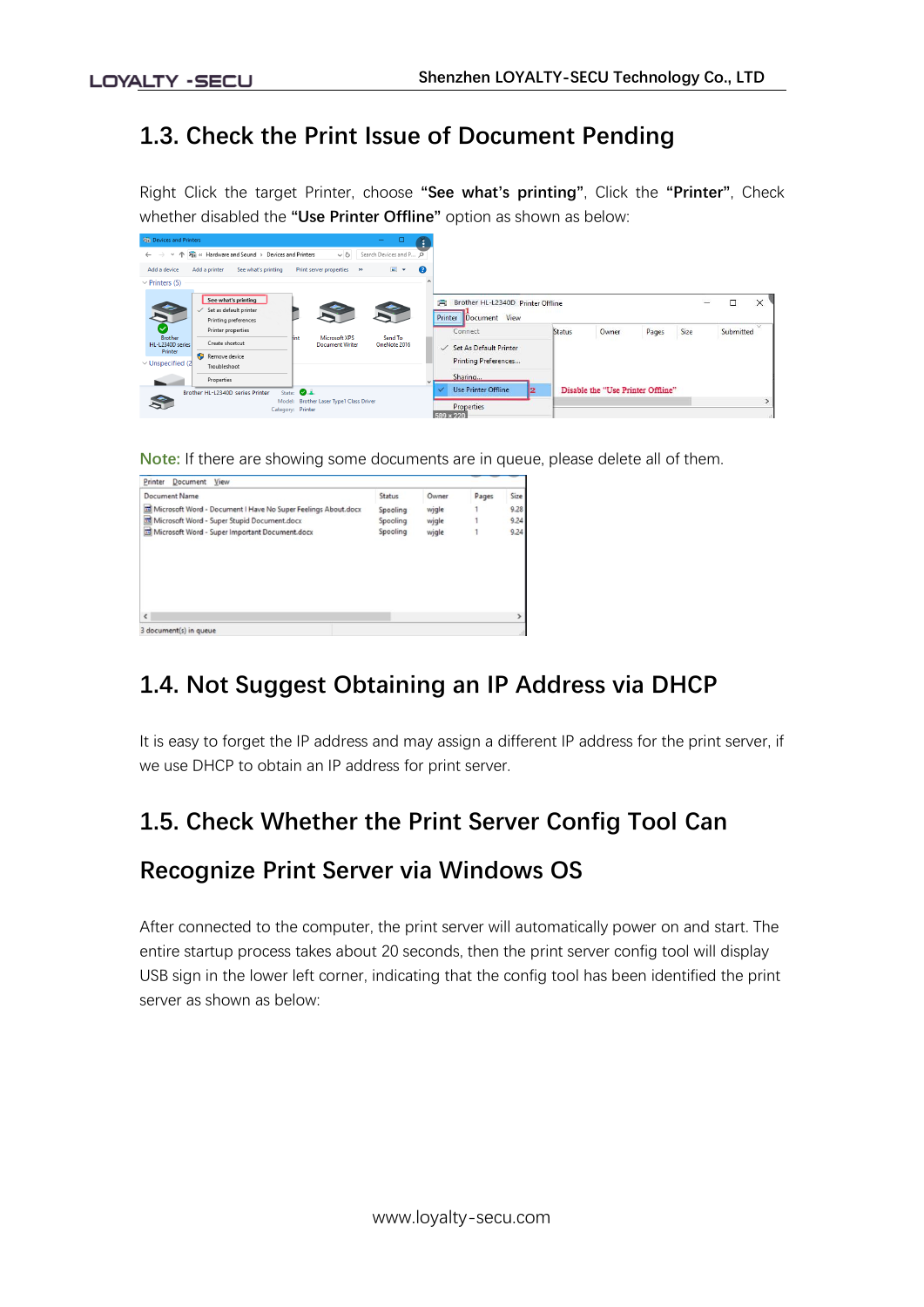| Print Server Config Tool                                 |                                                                          | $\Box$               |
|----------------------------------------------------------|--------------------------------------------------------------------------|----------------------|
| <b>LOYALTY -SECU</b><br>make print sharing easy and free | Network Config<br>Info<br>Firmware Upgrade<br>Device Parameter<br>Reboot | EN                   |
| Device Info                                              |                                                                          |                      |
| Device Name                                              | Printer Server                                                           | Refresh<br>Reconnect |
| Hardware Version                                         | <b>WNOx</b>                                                              |                      |
| Software Version                                         | 20210608.1                                                               |                      |
| <b>Running Time</b>                                      | 20                                                                       |                      |
| Network Info                                             |                                                                          |                      |
| MAC Info                                                 | 08:00:27:00:01:92                                                        |                      |
| WiFi Info                                                |                                                                          |                      |
| 4G Reserve                                               |                                                                          |                      |
| <b>USB Ports of Print Server</b>                         |                                                                          |                      |
| USB1                                                     | 9100                                                                     |                      |
| USB <sub>2</sub>                                         | 9101                                                                     |                      |
| USB3                                                     | 9102                                                                     |                      |
|                                                          |                                                                          |                      |
|                                                          |                                                                          |                      |

## **1.6. Why the WiFi Print Server cannot be Connected via Network Connection Method?**

| Print Server Config Tool                                                                 |                                    |                       |                         |              |           | П<br>$\overline{\phantom{a}}$ |
|------------------------------------------------------------------------------------------|------------------------------------|-----------------------|-------------------------|--------------|-----------|-------------------------------|
| LOYALTY - SECU<br>Info<br>make print sharing easy and free                               | <b>Device Parameter</b>            | <b>Network Config</b> | <b>Firmware Upgrade</b> | Reboot       |           | EN                            |
| Device Info                                                                              |                                    |                       |                         |              |           |                               |
| <b>Device Name</b><br><b>Hardware Version</b><br>Software Version<br><b>Running Time</b> |                                    |                       |                         |              | Reconnect | Refresh                       |
| Network Info                                                                             | Find a print server on the network |                       |                         | $\times$     |           |                               |
| <b>MAC Info</b><br>WiFi Info<br><b>4G Reserve</b>                                        |                                    |                       |                         |              |           |                               |
| <b>USB Ports of Print Server</b>                                                         | Please select a print server       | wait                  |                         | $\checkmark$ |           |                               |
| USB <sub>1</sub>                                                                         | 192.168.56.1, 192.168.1.7          | Apply                 |                         |              |           |                               |

**Solution 1:** Long Press the **"Reset"** Button of the print server for 5 seconds. **Solution 2:** Make Sure the Wired Network Config Default Mode is **"Obtain an IP Address via DHCP"**

www.loyalty-secu.com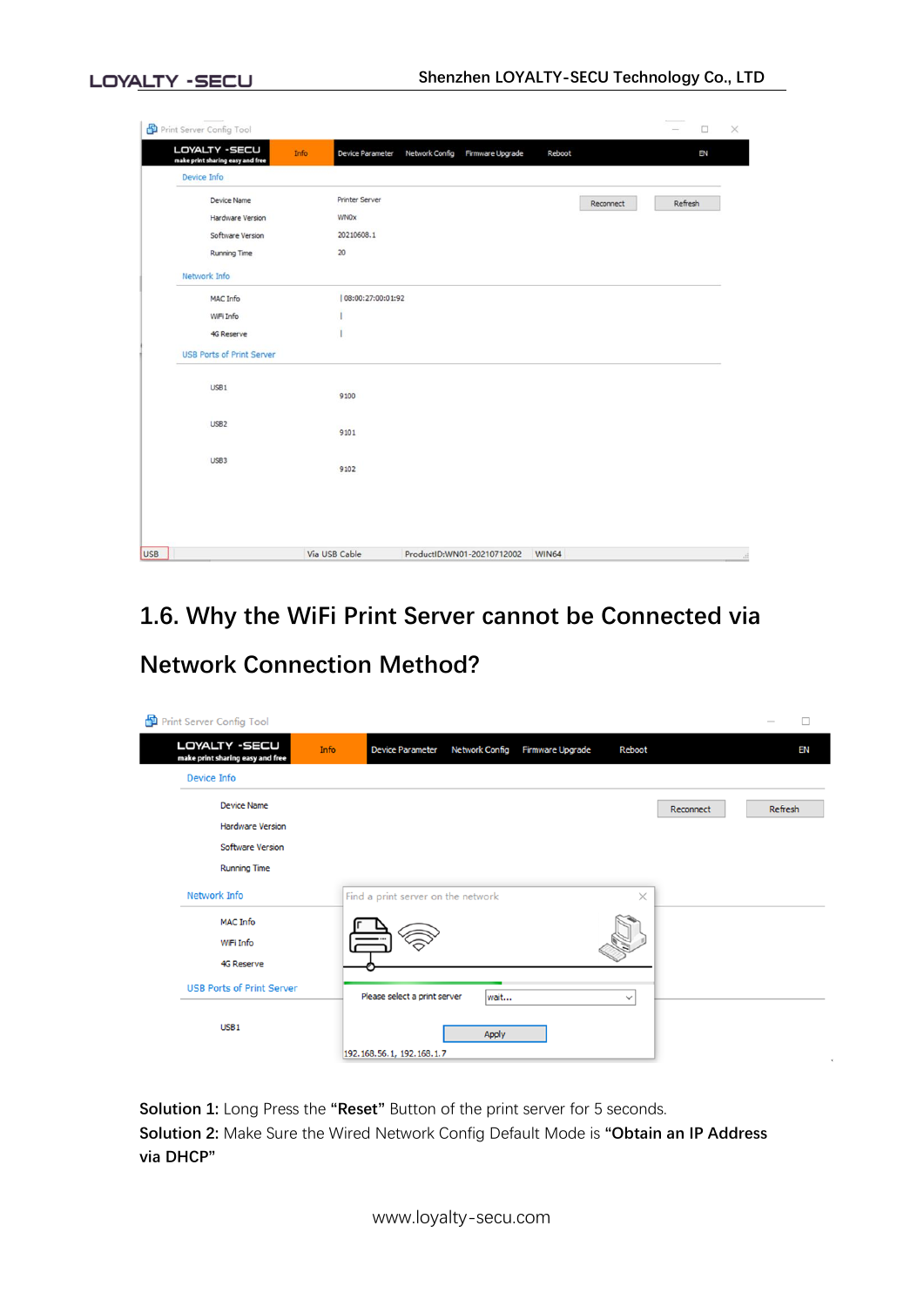# **1.7. Check Whether Disabled the "Enable bidirectional support" Option or Not as Below**

| <b>Fo</b> HP LaserJet 1020 Properties                                                   |                                                                |                                               | ×    |
|-----------------------------------------------------------------------------------------|----------------------------------------------------------------|-----------------------------------------------|------|
| Ports<br>Sharing<br>General                                                             | Advanced   Color Management   Security   配置                    |                                               |      |
| HP LaserJet 1020                                                                        |                                                                |                                               |      |
| Print to the following port(s). Documents will print to the first free<br>checked port. |                                                                |                                               |      |
| Port<br>COM4:<br>FILE:<br>WSD-3be1f116-096d- WSD Port                                   | Description<br><b>Serial Port</b><br><b>Print to File</b>      | Printer                                       | Α    |
| 192.168.1.128<br>PORTPROMPT:<br>IR                                                      | Standard TCP/IP Port<br><b>Local Port</b><br><b>Local Port</b> | HP LaserJet 1020<br><b>Microsoft XPS Docu</b> |      |
| ∢<br>Add Port                                                                           | <b>Delete Port</b>                                             | ⋗<br>Configure Port                           |      |
| ا Enable bidirectional support <u>i</u><br>Enable printer pooling                       | Cancle this option                                             |                                               |      |
|                                                                                         | OK<br>Cancel                                                   | Apply                                         | Help |